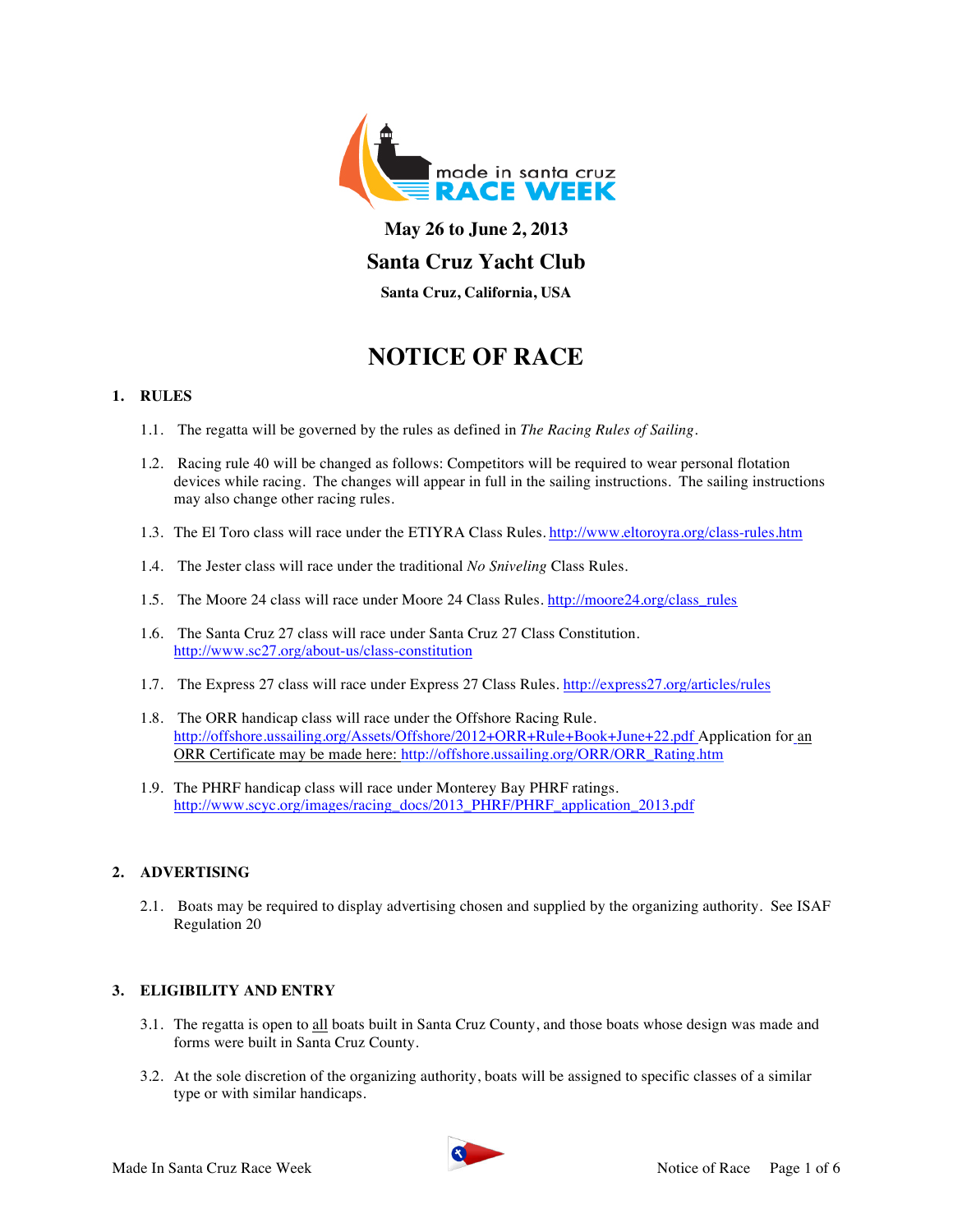- 3.3. El Toro class boats that conform to 1.3 and 3.1 above are eligible
- 3.4. All Jester Dinghies that conform to 1.4 above are eligible
- 3.5. The Moore 24 and Santa Cruz 27 National Championship regattas are only open to boats deemed eligible by their respective class organizations that are fully paid and current members of the respective class organizations.
- 3.6. All boats with an overall length of 49 feet or less, not otherwise assigned to a one-design fleet, will race under the PHRF handicap. All PHRF competitors must either **submit** a valid Monterey Bay PHRF rating or a valid PHRF rating from another area submitted as a part of registration by **Friday May 17, 2013**. The Monterey Bay PHRF committee, on the basis of local conditions, may adjust PHRF ratings other than those issued by the Monterey Bay PHRF committee.
- 3.7. Santa Cruz 50s, 52s, and 70s shall race using ORR certificates data with Time on Time scoring. Each yacht shall submit a valid 2013 ORR certificate issued by US Sailing, or a copy of the most recent ORR certificate along with a letter from the owner declaring either:
	- A) The yacht is in an identical configuration to the submitted certificate, OR
	- B) A description of all changes since that certificate was issued.

This submission must be completed by **Friday, May 17, 2013**.

Depending on how US Sailing calculates the 2013 MISC ratings, those submitting pre 2013 certificates may be subject to a fee not to exceed \$100.

- 3.8. All boats with an overall length greater than 49 feet, not otherwise assigned to a one-design fleet or listed in 3.7 above, will race **under the ORR Rating System.** ORR competitors shall either submit a valid ORR **certificate issued by** US Sailing, or shall submit a valid PHRF certificate by **Friday May 17, 2013**.
	- 3.8.1. For those submitting PHRF certificates, the organizing authority shall, after consulting with others, assign an ORR rating to the subject yachts. Application for an ORR Certificate may be made here: http://offshore.ussailing.org/ORR/ORR\_Rating.htm
- 3.9. All eligible one-design classes not mentioned above with more than four entries will race with the appropriate ORR or PHRF fleet based on their overall length and handicap certificate. These classes may receive one-design scoring at the discretion of the organizing authority.
- 3.10. All boats primarily built of wood conforming to 3.1 above are welcome to race in the Wood Is Good Race in addition to any other fleet of which they are a member.
- 3.11. Entries will be accepted up to 1800 hours on May 12, 2013. An early entry discount of 25% will apply up to 1800 hours on May 1, 2013.

## **4. FEES**

4.1. Required fees are based on Length Over All (LOA) as follows:

| 4.1.1. Class Fee: (All fees in US Dollars) |                             | Early Entry | <b>Standard Entry</b> |
|--------------------------------------------|-----------------------------|-------------|-----------------------|
|                                            | <i>Jester &amp; El Toro</i> | \$30        | \$40                  |
|                                            | 30 feet LOA and under       | \$185       | \$235                 |
|                                            | $31-40$ feet LOA            | \$250       | \$300                 |
|                                            | $41-50$ feet LOA            | \$325       | \$375                 |
|                                            | Over 50 feet LOA            | \$375       | \$425                 |
|                                            |                             |             |                       |

8.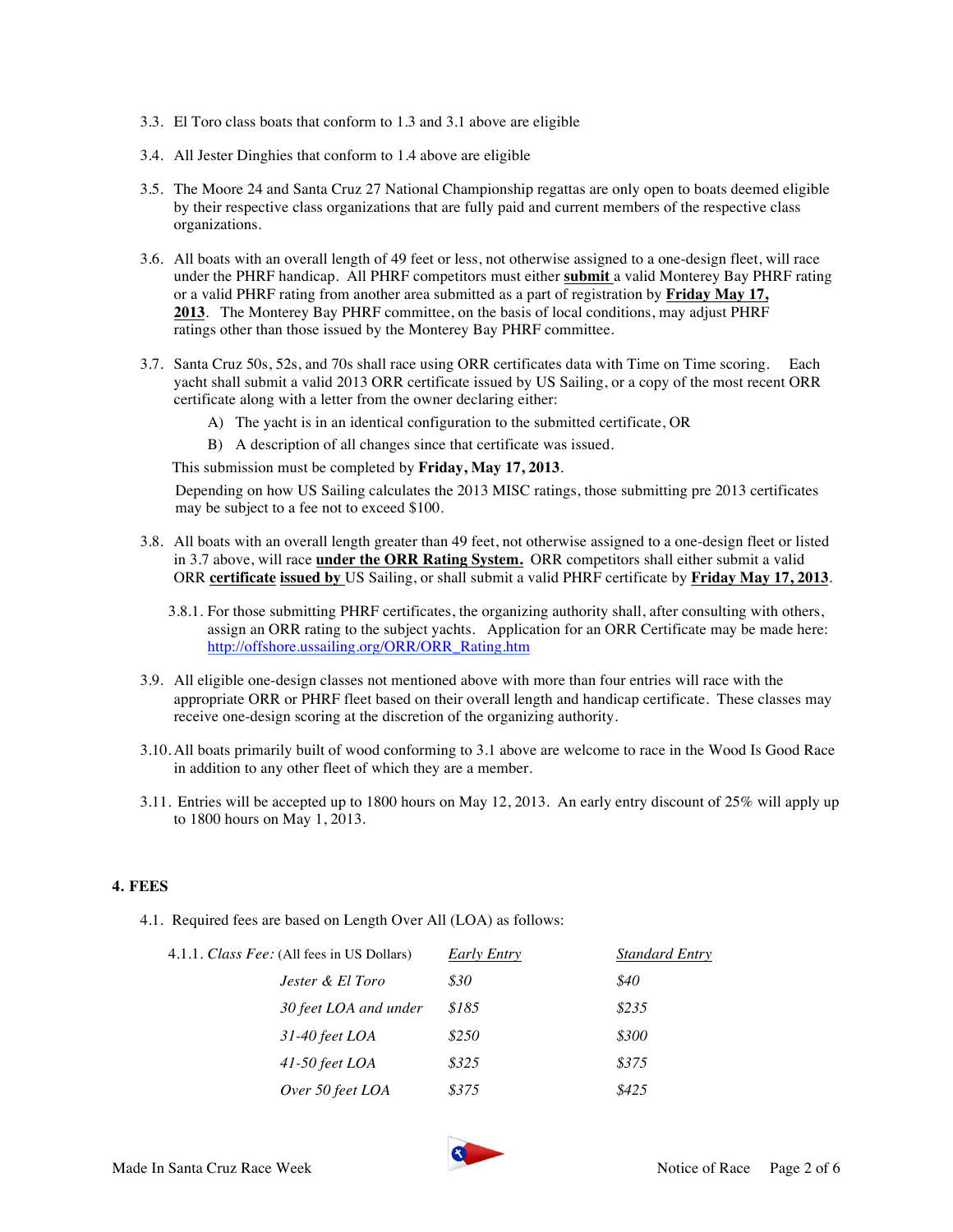*Concoures d'Elegance \$1/foot of LOA Made In Santa Cruz Trophy No Charge*

- 4.2. Fees include the follows:
	- 4.2.1. Berthing see 14 below
	- 4.2.2. Two tickets which may be used to attend <u>one</u> of the BBQs on May 26<sup>th</sup>, May 29<sup>th</sup> or May 31<sup>st</sup>.
	- 4.2.3. Two tickets to the May 27<sup>th</sup> Big Boat Party or to the June 1<sup>st</sup> One-Design Party. These tickets include 2 dinners, 2 drink tickets and dancing.
	- 4.2.4. Two Made In Santa Cruz Race Week T-shirts. Additional T-shirts may be purchased from www.scyc.org or at the SCYC office.
- 4.3. Fees do not include:
	- 4.3.1. Parking for vehicles and trailers. Parking permits will be on sale at the SCYC office.
	- 4.3.2. Berthing either before or after the period described in 14.2 below.

#### **5. REGISTRATION**

- 5.1. Boats must register on-line at www.scyc.org paper registration will not be accepted.
- 5.2. Registration is not complete until the entry fee has been paid.
- 5.3. Each boat requiring a handicap rating shall produce a valid measurement rating certificate by **Friday May 17th, 2013** to complete registration.

#### **6. SCHEDULE**

- 6.1. The scheduled time of the first warning signal of each race day is 1155 hours.
- 6.2. ORR and PHRF classes
	- May 26 Competitor's Meeting at 1000 hours
	- May 26 Two Races
	- May 27 Two Races
	- May 28 One Race
- 6.3. Wood Is Good Class

May 29 Competitor's Meeting at 1000 hours

May 29 Two Races

6.4. Jester and El Toro Classes

May 30 Competitor's Meeting at 1000 hours

May 30 Three Races

6.5. Moore 24 and Santa Cruz 27 National Championships

May 30 Measurement and Registration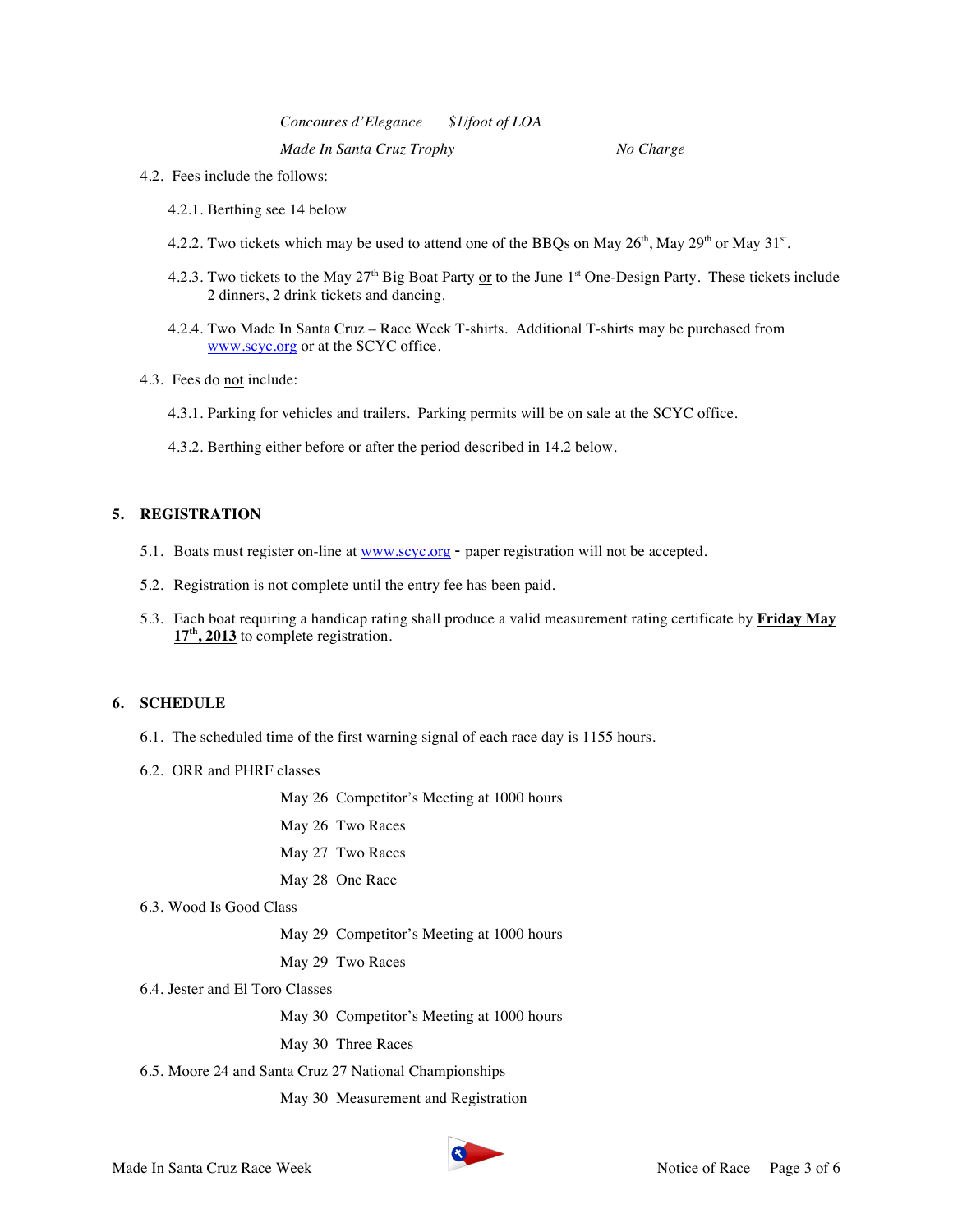May 31 Competitor's Meeting at 1000 hours May 31 Three Races June 1 Two Races for Santa Cruz 27, Three Races for Moore 24 June 2 Two Races

## **7. MEASUREMENT**

7.1. Each boat shall conform to all of the appropriate measurement requirements of her class or handicap rating.

#### **8. SAILING INSTRUCTIONS**

8.1. The sailing instructions will be available after 1200 hours on **Wednesday May 1, 2013** on-line at www.scyc.org and at the Office of the Santa Cruz Yacht Club during normal operating hours.

#### **9. VENUE**

- 9.1. The starting area will be located within one mile of the Walton Lighthouse, located on the west jetty of the Santa Cruz Harbor. Racing will take place at the following Venues:
	- 9.1.1. ORR and PHRF classes shall race in an area circumscribed by a twelve (12) mile semicircle centered at the Walton Lighthouse. This area extends to Davenport to the northwest, M-1 MBARI buoy to the south and Moss Landing to the southeast.
	- 9.1.2. Moore 24, Santa Cruz 27, and Wood Is Good classes shall race in an area circumscribed by a three (3) mile semicircle centered at the Walton Lighthouse. This area extends to Natural Bridges State Park to the northwest and Soquel to the southeast.
	- 9.1.3. Jester and El Toro classes shall race within the Santa Cruz Harbor or immediately outside the Harbor within one mile of Walton Lighthouse.

#### **10. THE COURSES**

10.1.Both windward-leeward courses around inflatable marks and longer distance races around fixed and inflatable marks will be used. All fleets will have at least one course that extends northwest and southeast along the coast and may include a reach mark off shore. The length of the distance race will be appropriate to the class of boat racing and the conditions on the day of racing. Details of the courses will be available in the Sailing Instructions.

#### **11. PENALTY SYSTEM**

11.1. For all classes, rule 44.1 is changed so that the Two-Turns Penalty is replaced by the One-Turn Penalty.

#### **12. SCORING**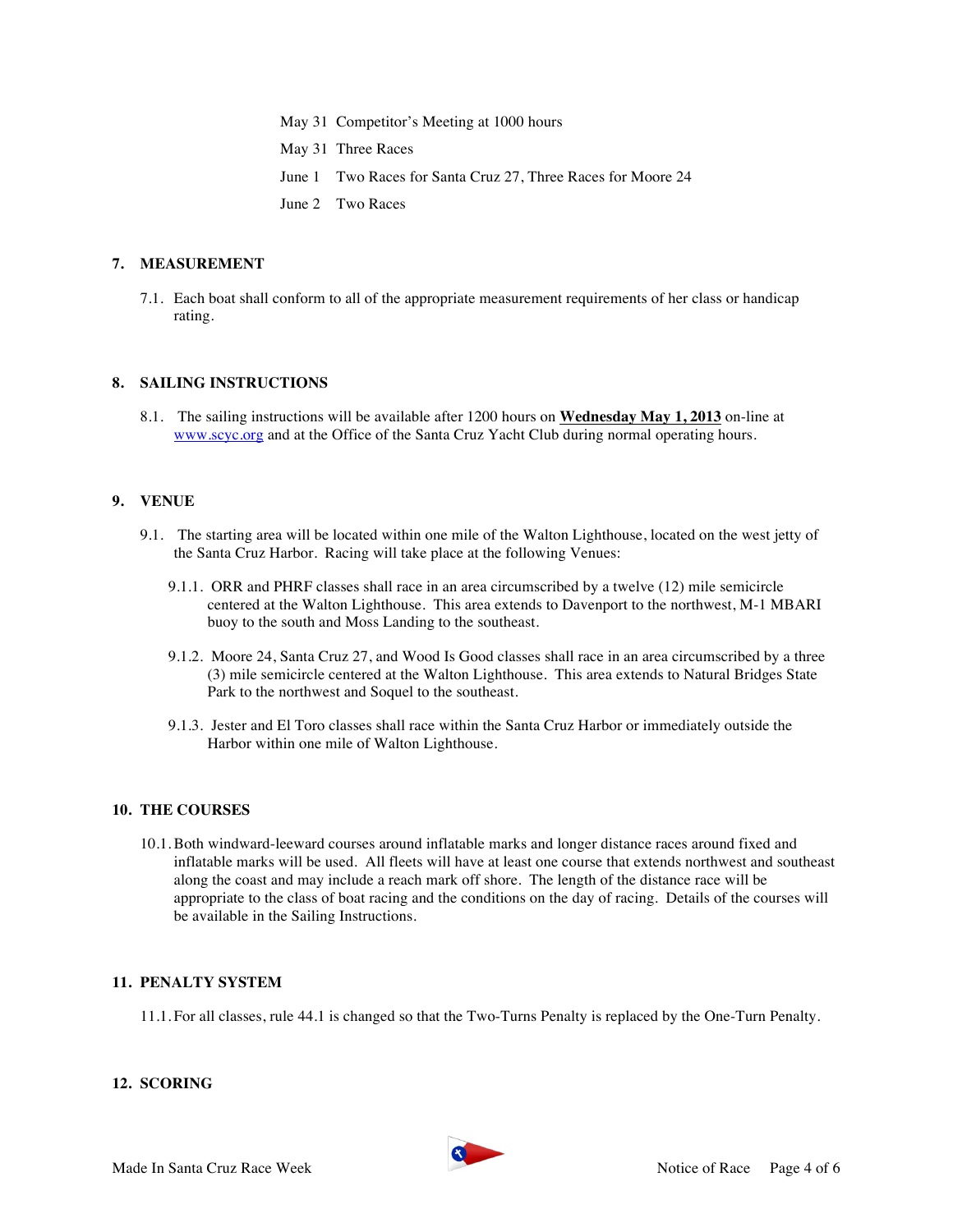- 12.1. For the Moore 24 and Santa Cruz 27 classes, three (3) races are required to be completed to constitute a series.
	- 12.1.1. When fewer than four (4) races have been completed, a boat's series score will be the total of her race scores.
	- 12.1.2. When four (4) or more races have been completed, a boat's series score will be the total of her race scores excluding her worst scores.
- 12.2. For the ORR and PHRF classes, two (2) races are required to be competed to constitute a series.
	- 12.2.1. When fewer than three (3) races have been completed, a boat's series score will be the total of her race scores.
	- 12.2.2. When three (3) or more races have been completed, a boat's series score will be the total of her race scores excluding her worst scores.
- 12.3. For the Wood Is Good, El Toro and Jester classes, a boat's score is the total of all her races.

# **13. SUPPORT BOATS**

- 13.1. Support and coach boats must be registered with the race committee at the Regatta Shed prior to 1000 hours on the first day they are used.
- 13.2. Support and coach boats agree to monitor the race committee VHF working channel specified in the sailing instructions and to be available to assist in emergencies if asked by the race committee.
- 13.3. Support and coach boats shall be designated by a solid white flag provided by the support boat.

#### **14. BERTHING**

- 14.1. Boats shall be kept in their places assigned by the race committee during the event. Boats afloat should expect rafting.
- 14.2. Berthing will be provided from 1800 hours on the evening before the first scheduled race for her class until 1000 hours on the day after the last scheduled race for her class.

#### **15. HAUL-OUT RESTRICTIONS**

15.1. Keelboats shall not be hauled out during the regatta except with prior written permission of the race committee.

#### **16. DIVING EQUIPMENT AND PLASTIC POOLS**

16.1. Underwater breathing apparatus and plastic pools or their equivalent shall not be used around a boat between 1100 hours on the day of the first scheduled race and the end of the last scheduled race without prior written permission of the race committee.

#### **17. RADIO COMMUNICATION**